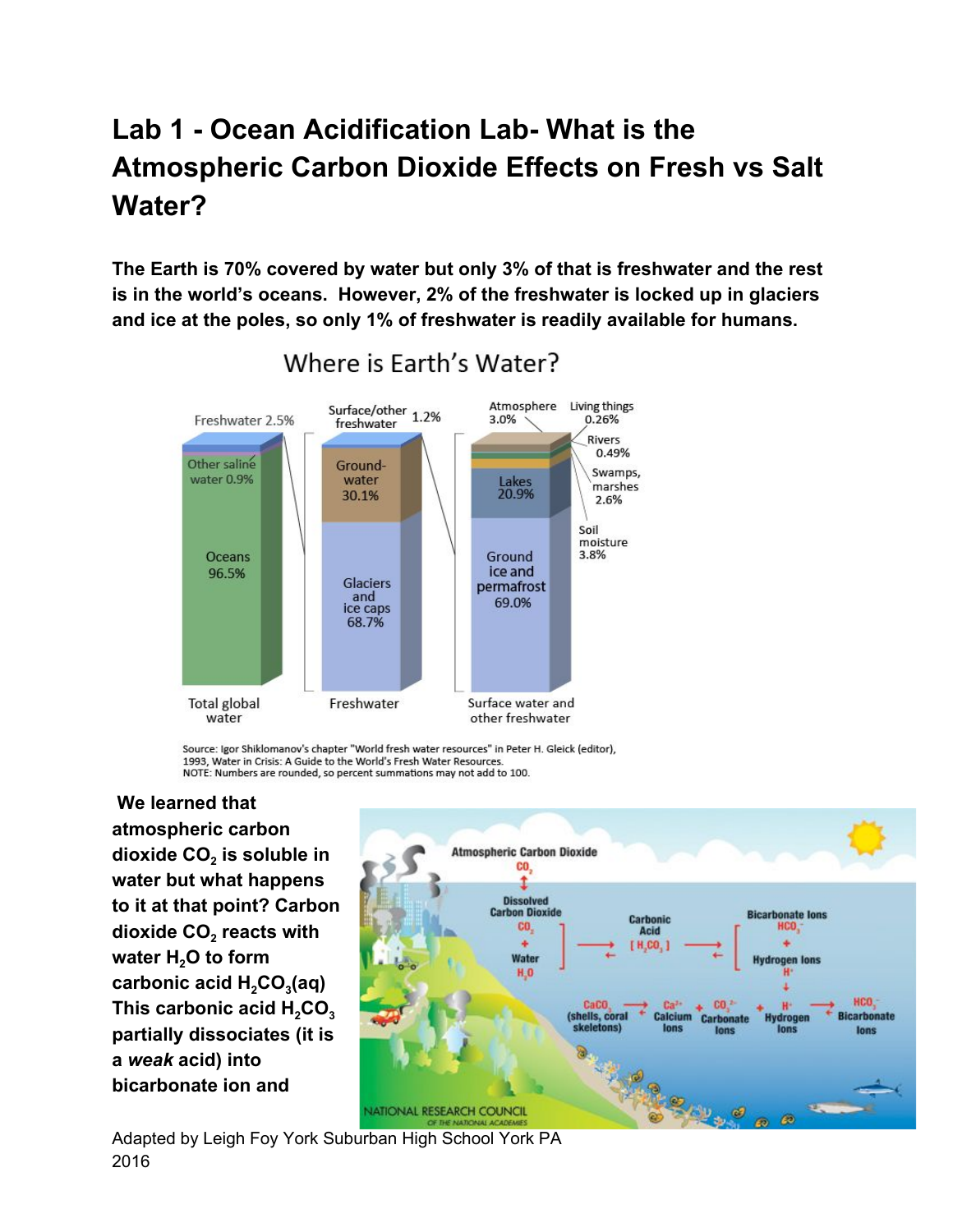**hydrogen ion. We have learned that increasing the H + ion concentration in a solution makes it more acidic. pH is a measure of this H + concentration**

[\(http://dels.nas.edu/resources/static-assets/materials-based-on-reports/special-products/ocean-acid-image1-webready.jpg](http://dels.nas.edu/resources/static-assets/materials-based-on-reports/special-products/ocean-acid-image1-webready.jpg) free for use)

**Living things have to maintain a balance of pH or die. Humans must control their blood pH from 7.35 to 7.45. Even small changes in pH (even .1) can make a difference between life and death. Humans can only live a few HOURS when their pH changes this much! (http://www.biologyreference.com/Ho-La/Homeostasis.html)**

**The salinity of the oceans is determined by the concentration of compounds dissolved in the oceans. What effect does the salinity of water have on the pH? Does increasing CO<sup>2</sup> have a different effect on freshwater or saltwater? Would the increased atmospheric CO<sup>2</sup> have a different effect on lakes and streams vs the oceans?**

**Your teacher will show you the setup for quantitative measurements for this experiment. You will use your pH meters and your stopwatch to measure pH changes over time.**



Aquarium 2 500 mL beakers 8 tea light candles Aquarium bubblers Plastic tubing Two pH meters Distilled water Instant ocean **Stopwatches**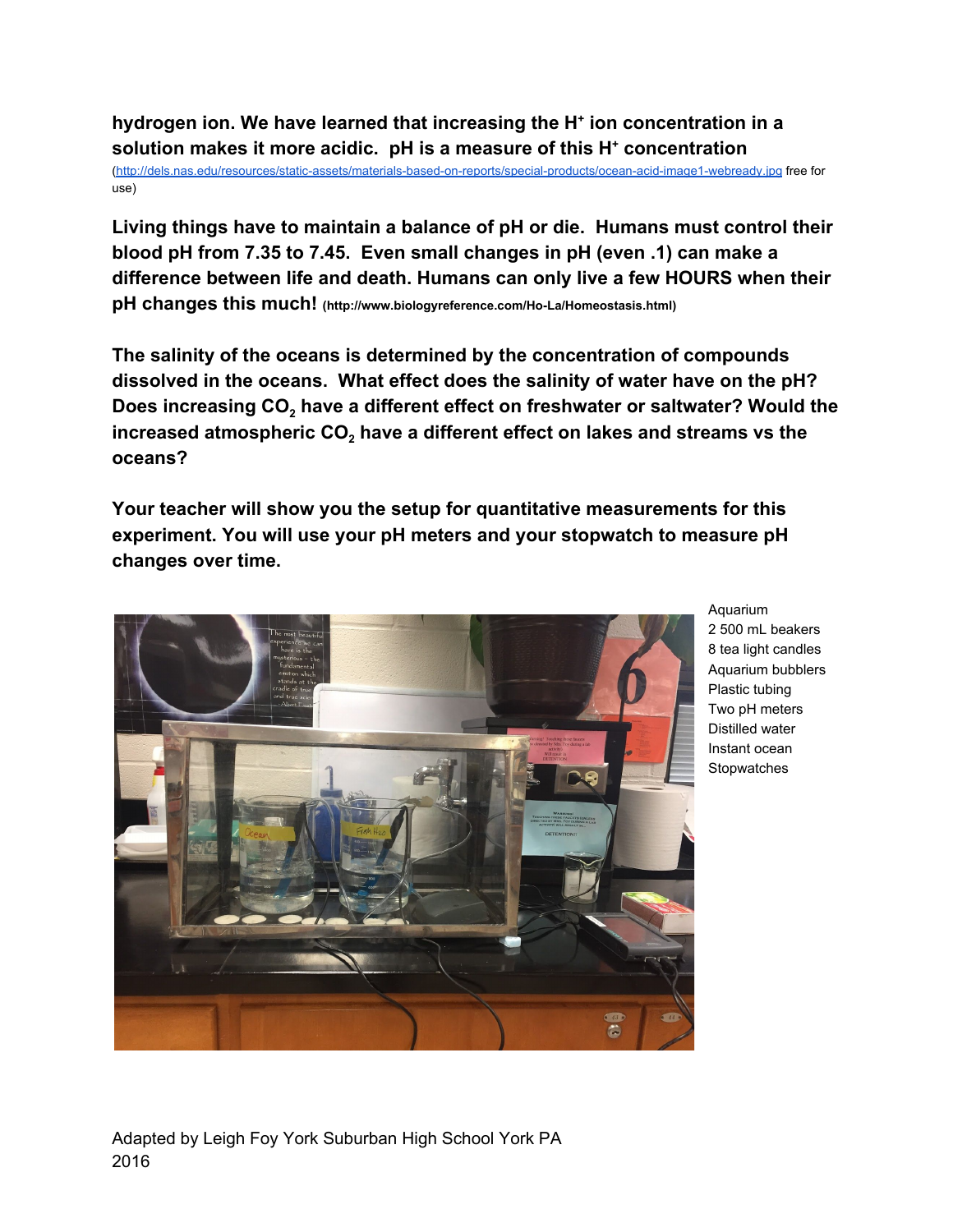# **State your Experimental Question**

## **State your Hypothesis**

# **What is your Independent Variable?**

## **What is your Dependent Variables?**

**What are some variables to control? List 3**

## **Procedure - Summarize briefly outline your procedure in steps below:**

**1.**

- **2.**
- **3**
- **4.**
- **5.**

#### **Data Table**

| LET THE pH meters record for 5 min WITHOUT lighting the candles. Record starting pH |                                                                       |
|-------------------------------------------------------------------------------------|-----------------------------------------------------------------------|
| <b>Fresh Water</b>                                                                  | <b>Sea Water</b>                                                      |
| Starting pH (after 5 min equilibration<br><b>WITHOUT candles lit)</b>               | Starting pH (after 5 min equilibration<br><b>WITHOUT candles lit)</b> |
| <b>Light candles!</b>                                                               | <b>Light candles!</b>                                                 |
| Min 1 pH                                                                            | Min 1 pH                                                              |
| Min 2 pH                                                                            | Min 2 pH                                                              |
| Min 3 pH                                                                            | Min 3 pH                                                              |
| Min 4 pH                                                                            | Min 4 pH                                                              |
| Min 5 pH                                                                            | Min 5 pH                                                              |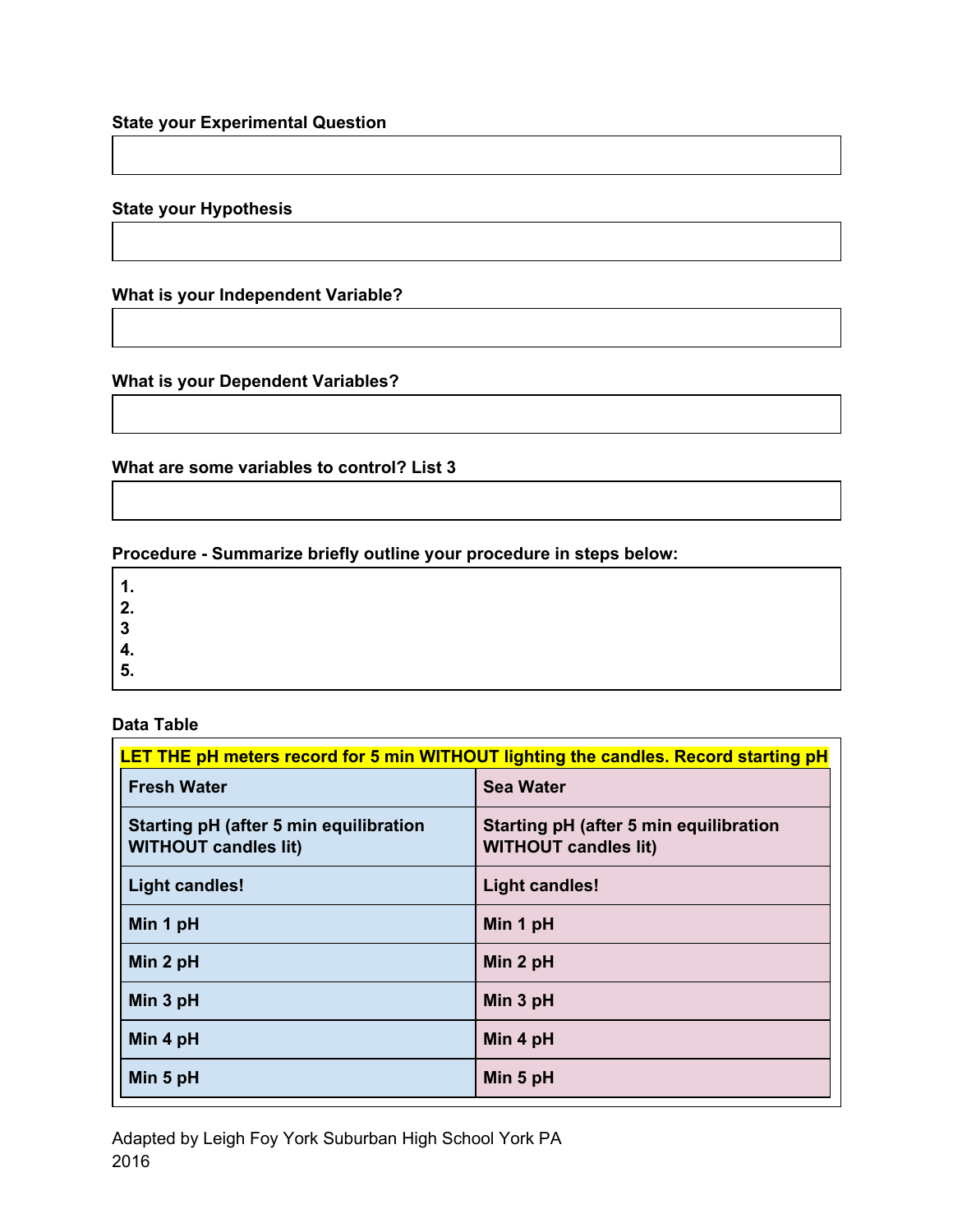| Min 7 pH<br>Min 7 pH | Min 6 pH | Min 6 pH |
|----------------------|----------|----------|
|                      |          |          |
|                      | Min 8 pH | Min 8 pH |

**Create a double line graph in Google Spreadsheets using all good graphing rules and insert it below:**

# **Analysis Questions**

**1.In which beaker was there a greater pH change? Did the beaker become more acidic or more basic?**

**2. Many aquatic organisms cannot survive a significant change in pH. What do you think will be the effect on organisms in lakes and in oceans with an increase of atmospheric CO<sup>2</sup>? Explain.**

**3. What was the purpose of the aquarium pump in this experiment? What do you think would be the effect on this experiment if no pump was used?**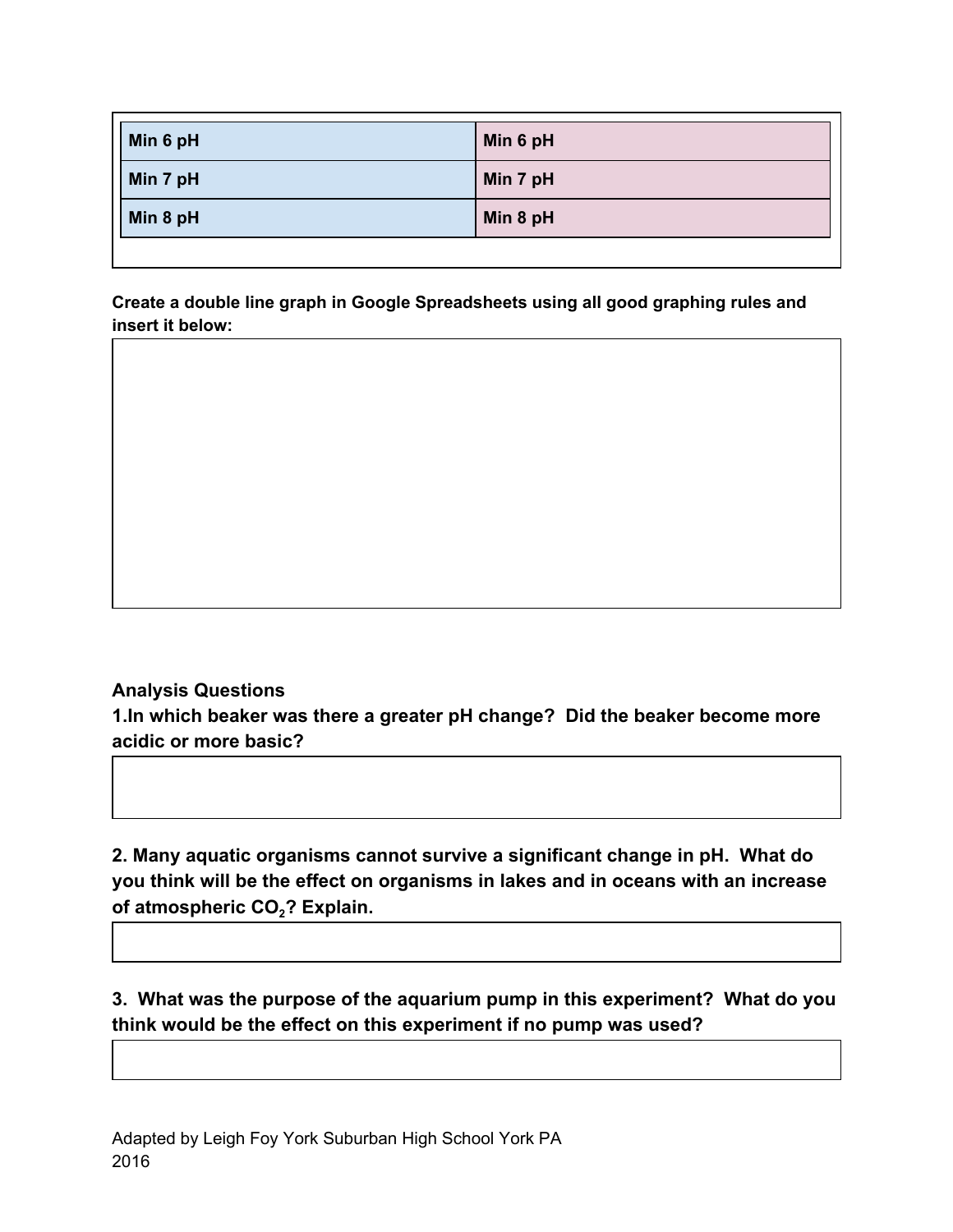**4. In the real oceans, what natural forces have the same effect as the aquarium pump in this experiment?**

**5. Based on the results of your experiment, what is the effect of increasing atmospheric CO2, due to the burning of fossil fuels? What role did the burning candles play in this experiment? What was the "fuel" that was burned in this experiment? Explain.**

**6. Look at the graph below and answer the following questions.**

- **a. What ocean does this data come from?**
- **b. What 3 things are being measure in this graph?**
- **c. What is the summary of this graph in your own words?**